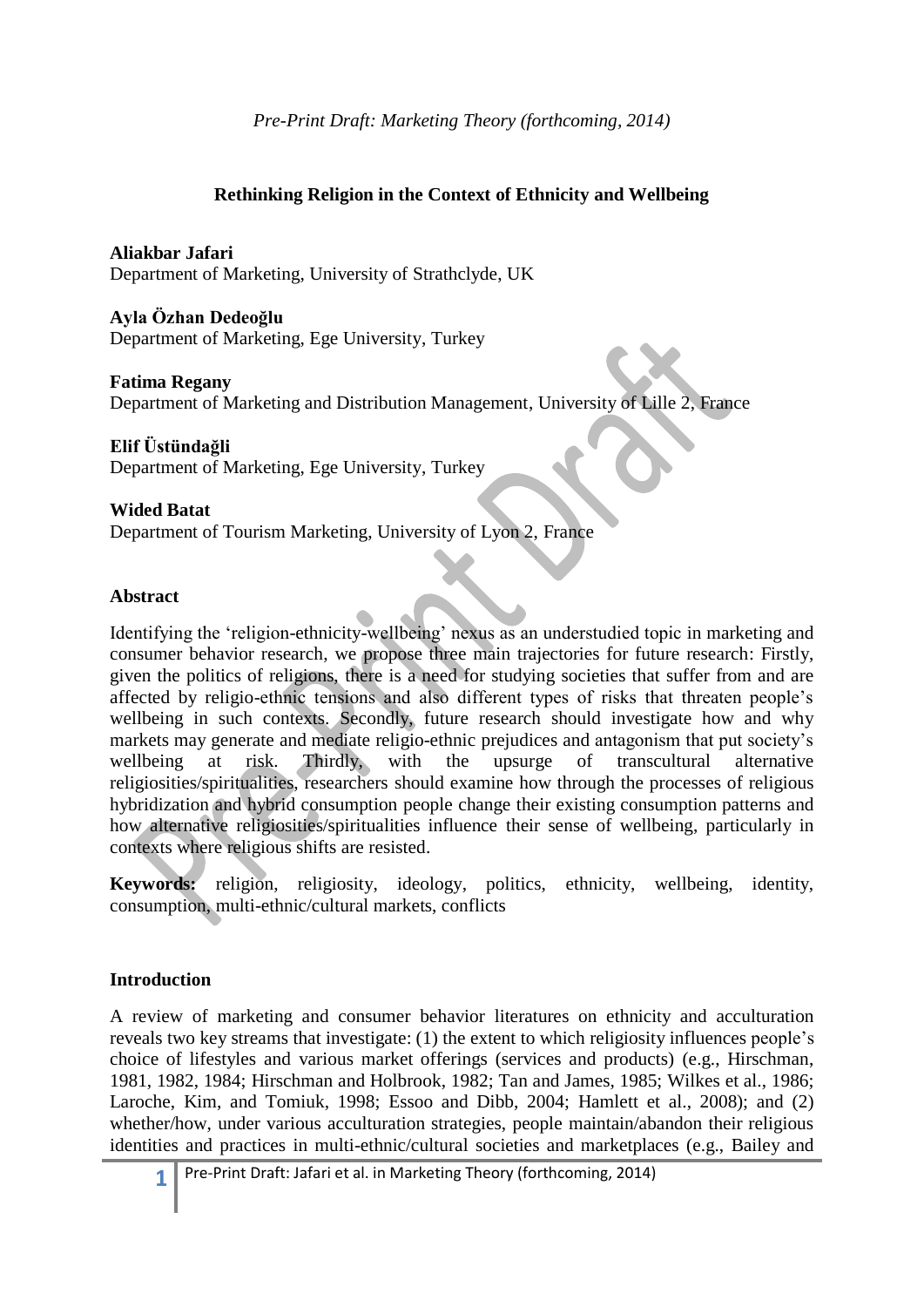Sood, 1993; Gentry et al., 1995; Jamal, 2003a; Jamal and Chapman, 2000; Lindridge, 2005). We acknowledge these studies' valuable contributions to marketing theory at large; yet, as we shall explore in this paper, we believe that the interrelatedness of religiosity and ethnicity offers an extensive scope for new research agendas, especially in pressing areas of enquiry such as 'wellbeing' – a prime topic in Transformative Consumer Research (TCR) (Mick et al., 2011) and social policy (see for example European Policy Centre's 'Wellbeing 2030' statement).

In the context of ethnicity, other disciplines (e.g., sociology, psychology, politics, and religious, cultural and development studies) have already established a rich repository of knowledge on the relevance of religion to different aspects (e.g., physical, psychological, economic, social, cultural, and political) of wellbeing (see for example, Burgess, 1978; Tajfel and Turner, 1986; Blaine and Crocker, 1995; Levin and Markides, 1988; Levin et al., 1996; Levin and Taylor, 1998; Lian and Oneal, 1997; Cairns, and Darby, 1998; Haslam et al., 2008; Ysseldyk et al., 2010). Yet, the 'religion-ethnicity-wellbeing' nexus has remained significantly understudied in marketing and consumer behavior research, even within the TCR and Macromarketing (e.g., see Benton, Jr., 2014) traditions. Addressing this significant gap in our field, we propose three trajectories that can hopefully stimulate new research ideas.

Before discussing these paths, we would like to emphasize two points: Firstly, as stressed by Demangeot et al. (2014, in this issue) and Visconti et al. (2014), studying ethnicity can no longer be confined to the theoretical boundaries of migration and acculturation. Therefore, we conceive religion not just within the scope of national border crossing but more broadly in multi-ethnic/cultural societies and marketplaces, even within 'local contexts' (Ger, 2013; Sandıkçı and Jafari, 2013) where nationality and ethnicity are not necessarily demarcation criteria (Jafari and Süerdem, 2012). Secondly, our focus on religio-ethnic conflicts is mainly due to the more 'critical implications' (Pechmann et al., 2011; Jafari, forthcoming) such issues have on society's wellbeing; therefore, we do not by any means intend to critique religions or deny their various 'positive' aspects (Witter et al., 1985; Ellison, 1991; Nash, 2000; Burroughs and Rindfleisch, 2002; Wallis, 2010).

# **Trajectory 1: studying the contexts of religio-ethnic conflicts**

In the era of intra and inter civilizational encounters (Zizek, 2002), intra-religious conflicts of *Shia*-*Sunni* (e.g., in Iraq, Pakistan, Syria, Saudi Arabia, and Bahrain) and Catholic-Protestant (e.g., in Northern Ireland) camps and inter-religious unrests (e.g., in the Central African Republic, India, Nigeria, Indonesia, Azerbaijan-Armenia, and Cyprus) are all alarming examples that testify to the importance of religion to everyday life scenarios. In the midst of such religio-ethnic tensions, it is not religion *per se*, but the 'religious' (what represents religions), that comes under fire. Whilst the spirit of religion remains untouched in its celestial shelter, the very material representations (e.g., churches, mosques, synagogues, temples, books, flags, symmetries, and visual images) and belongings (e.g., businesses, automobiles, homes, farms, and goods) of the 'religious' (and of course the un-religious) are ridiculed, insulted, or destroyed on their terrestrial grounds.

The roots of such religious antagonism should be searched for not in religions (as no religion propagates violence) but in the 'religious', as the manifestation of ethno-cultural differences that are often instrumentally stimulated and manipulated by socio-economic and political/ideological motives (see Asad, 2003, and also Ger and Belk, 1996). For example, the current violence between Christians and Moslems in the Central African Republic is all about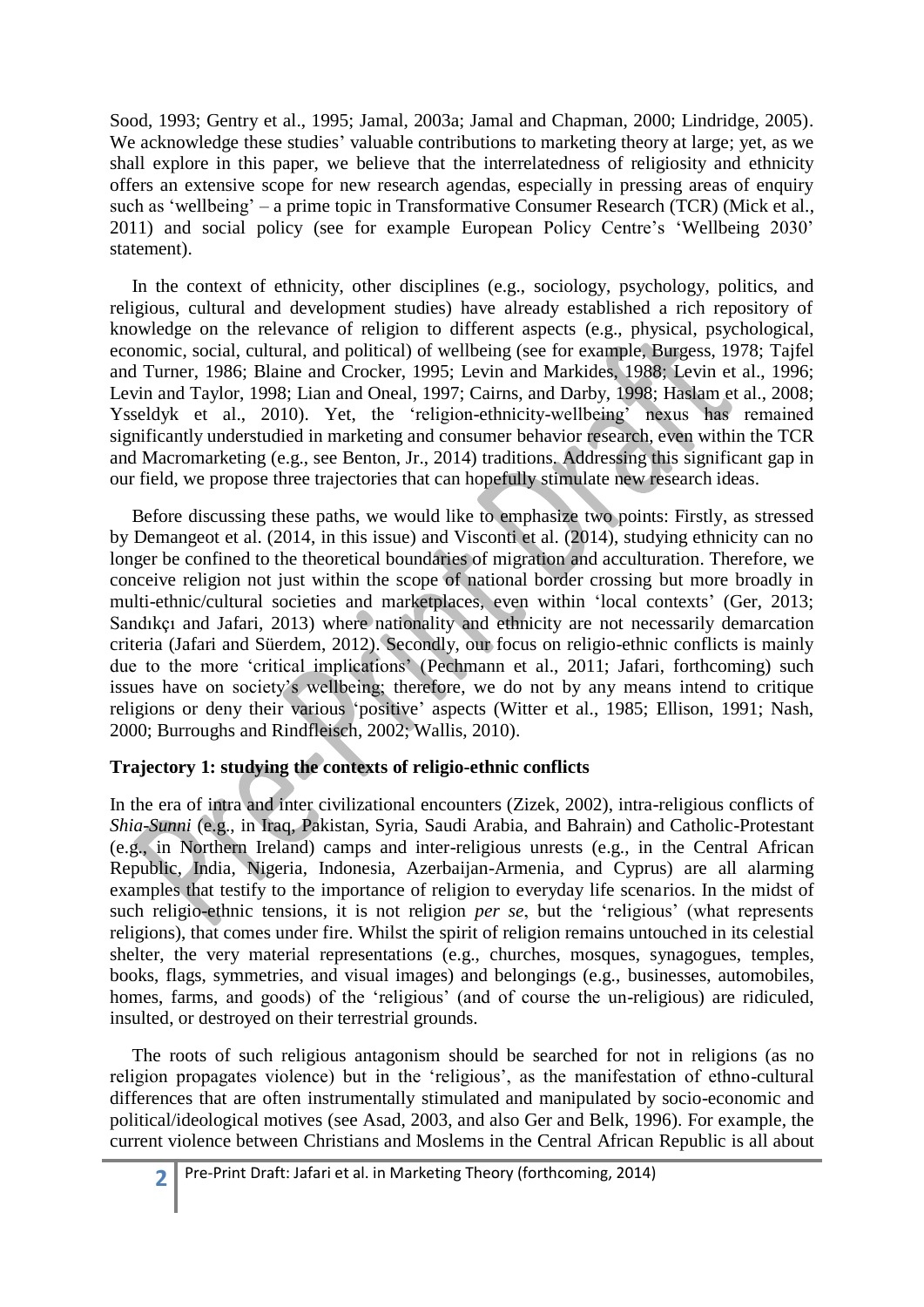the legitimacy of political power in the country. As such, politically instrumentalized religiosity, stripped of its transcendental values, becomes an autonomous source of legitimizing 'self' and delegitimizing the 'other(s)' (Roy, 2004; Bar-Tal, 1990; Ashouri, 2011). An immediate outcome of such conflicts is therefore nothing but devastation of lives (of both humans and nature), social and communal ties, national integrity, economic resources and opportunities, cultural heritage, and so forth. Such distressing matters have remained considerably overlooked in our discipline. Ethnicity research has treated religion largely as a politically neutral concept and in politically/ideologically (relatively) stable contexts. As Ger (2013, p.498) reminds us, "religion occupies a significant position in modern lives" and understanding the politics of religions offers implications for our collective wellbeing.

Therefore, we suggest that ethnicity research examine the notion of religion through the lens of normative (Lindridge, 2009) and formative (Jafari and Goulding, 2008) political/ideological dynamics that influence people's perception of their religious identities and, ultimately, wellbeing. Instrumentalized religiosity often results in strong ethnocentric behaviors (Blagojević, n/d) and identity myopia (Jafari, 2012) that affect various types of relationships (e.g., social, cultural, psychological, and economic) amongst people with different religious orientations. As Pechmann et al. (2011) tactfully assert, religio-ethnic tensions impose new types of vulnerabilities (e.g., marginalization and stereotypes) on societies around the world. Such conflicts also transgress their contextual boundaries (e.g., community or country) and affect other peoples who share similar religio-ethnic sensibilities and identities in other parts of the world. Hence, researchers should study societies that suffer from and are affected by religio-ethnic tensions; and in doing so, they should explore different types of risks (e.g., physical, psychological, economic, and socio-cultural) that threaten people's (e.g., consumers, businesses, and society at large) wellbeing and investigate how they experience vulnerabilities and what their coping or adaptive strategies are.

# **Trajectory 2: understanding why/how markets may create new risks of prejudice**

A given practice is the enacted knowledge of a particular entity (such as the social, cultural, and ideological) (Warde, 2005). When enacted, religious orientations (e.g., beliefs and knowledge) become tangible through the procedure of material engagement with everyday life practices and modes of production, promotion, distribution, consumption, and disposition (e.g., of services, goods, signs and symbols) in public spheres. In multi-ethnic/cultural societies religio-ethnic (dis)similarities become more visible as various, and sometimes conflicting, commercial and non-commercial (e.g., religious institutions) markets (see Gauthier and Martikainen, 2013) generate myriad resources such as merchandizing (Hall, 2010) and commodified signs and symbols (Slater, 1997) that feed individuals' varying selfactualization projects, including their practice of religion as 'culture or identity' (Jafari and Süerdem, 2012). To illustrate, Süerdem (2013) explains how opportunistic and profit-oriented market behaviors (e.g., instrumental commoditization of religion and developing religious brands and market segments) can contribute to new forms of identity conflicts (e.g., Moslem vs non-Moslem segregation). Linh and Bouchon (2013) also argue that companies' use of advertising and packaging aimed at targeting a specific religious market segment may offend other groups (both the religious and non-religious).

Enriched and diverse in contents, markets can therefore become potential 'sites of ideological conflict' (Jafari and Goulding, 2013) and breeding grounds for 'stereotypes' (Süerdem, 2013; Sandıkçı and Ger, 2010) and 'prejudices' (Pechmann et al., 2011), especially in multi-ethnic-cultural societies. For example, women's wearing *hejab* (cover) may be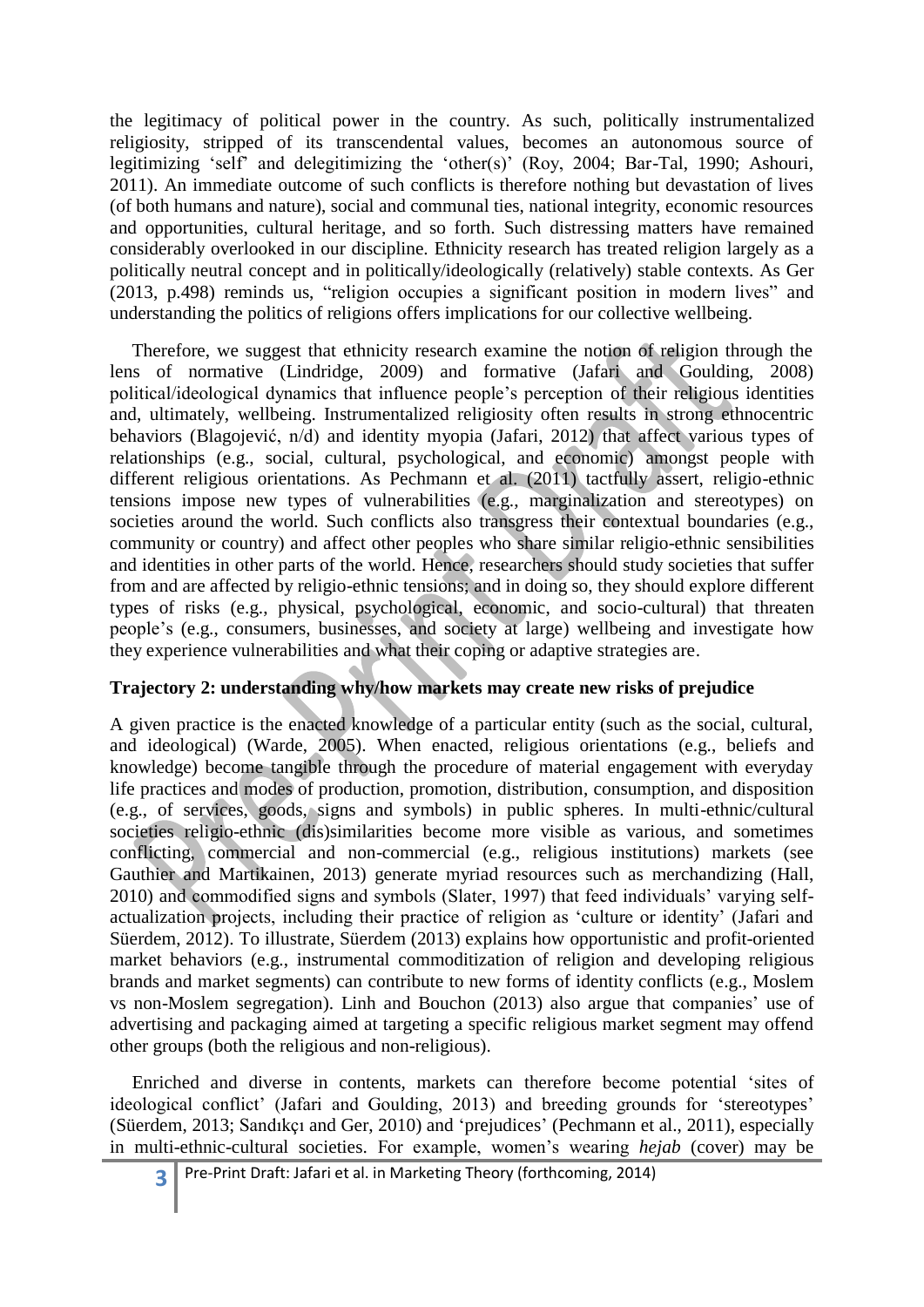stereotypically perceived as a sign of religio-ethnic identity or religious extremism (see Jafari and Goulding, 2008) and receive discriminatory reactions from the environment. Similarly, some religious groups may find certain market contents and practices (e.g., commercial advertisements or other media contents) offensive to their religious beliefs (Jafari, forthcoming) and as a result of 'self-stereotyping' (Burris and Jackson, 2000) may, in the long term, experience ill-being in one way or another (e.g., social exclusion, prejudice, and discrimination).

Given the potential of markets in creating religio-ethnic conflicts and vulnerabilities, different market making actors (e.g., states, producers, retailers, religious institutions, and consumers) may 'legitimize/delegitimize' (Suchman, 1995) certain market forms and norms. For example, as Fischer (2008) demonstrates, the Malaysian state uses the 'Halalisation' discourse as an effective tool to hegemonize Moslem Malays over other ethnic groups (the Chinese and Indians) in order to pre-empt potential ethnic conflicts and discrepancies over claims to political power. Such policies, however, are less likely to resolve risks of prejudice amongst different religio-ethnic groups who may experience feelings of inclusion in or exclusion from market participation, simply because "inclusion and exclusion are essentially about power relationships" (Pechmann et al., 2011, p. 27), and in multi-ethnic/cultural markets, different groups try to gain legitimacy through market participation (Suchman, 1995).

Based on this discussion, future research should investigate how and why markets may generate and mediate religio-ethnic prejudices and conflicts and propose policy implications for enhancing wellbeing for society at large. Researchers should also examine how "marketing tactics [e.g., segmentation] and marketplaces [e.g., their contents and structures] contribute to marginalization and how these can be changed so that all people can participate to their fullest extent, enhancing their dignity" (Pechmann et al., 2011, p. 28). Drawing upon Süerdem's (2013) account, future research should critically examine the political, ideological, and economic motivations behind market making institutions that opportunistically take advantage of people's emotional, pragmatic, and cultural interests in religion and intensify religio-ethnic antagonism. As Hirschman (2013) elaborates, perhaps history can teach us how religio-ethnic conflicts and differences in the market can be minimized in the interest of society's overall wellbeing. Therefore, historical approaches to religio-ethnic research could fructify this area of enquiry.

## **Trajectory 3: toward understanding alternative religiosities/spiritualities and hybrid consumption**

"The twin forces of neoliberalism and consumerism are penetrating and transforming the 'religious', though in locally-embedded forms" (Gauthier and Martikainen, 2013, p. xv). For example, there has been a shift toward "more experiential rather than creed-based forms of religion", "a move from a regime of orthodoxy towards a regime of orthopraxy" (ibid, p. 4). Other factors such as the rapid growth of communication media, the transformation of traditional religious institutions, and erosion of nation-state boundaries that historically described religion and prescribed religiosity have collectively given rise to a transcultural form of religiosity/spirituality that seeks salvation, not necessarily in the life hereafter but in this very worldly life and now (ibid). As Dawson (2013) also suggests, consumer culture has produced an 'entangled' form of modernity, in which, in the pursuit of wellbeing, individuals engage in non-mainstream and alternative religiosities/spiritualities that are not ideological in nature. Although consumer culture generated alternative religiosities/spiritualities are more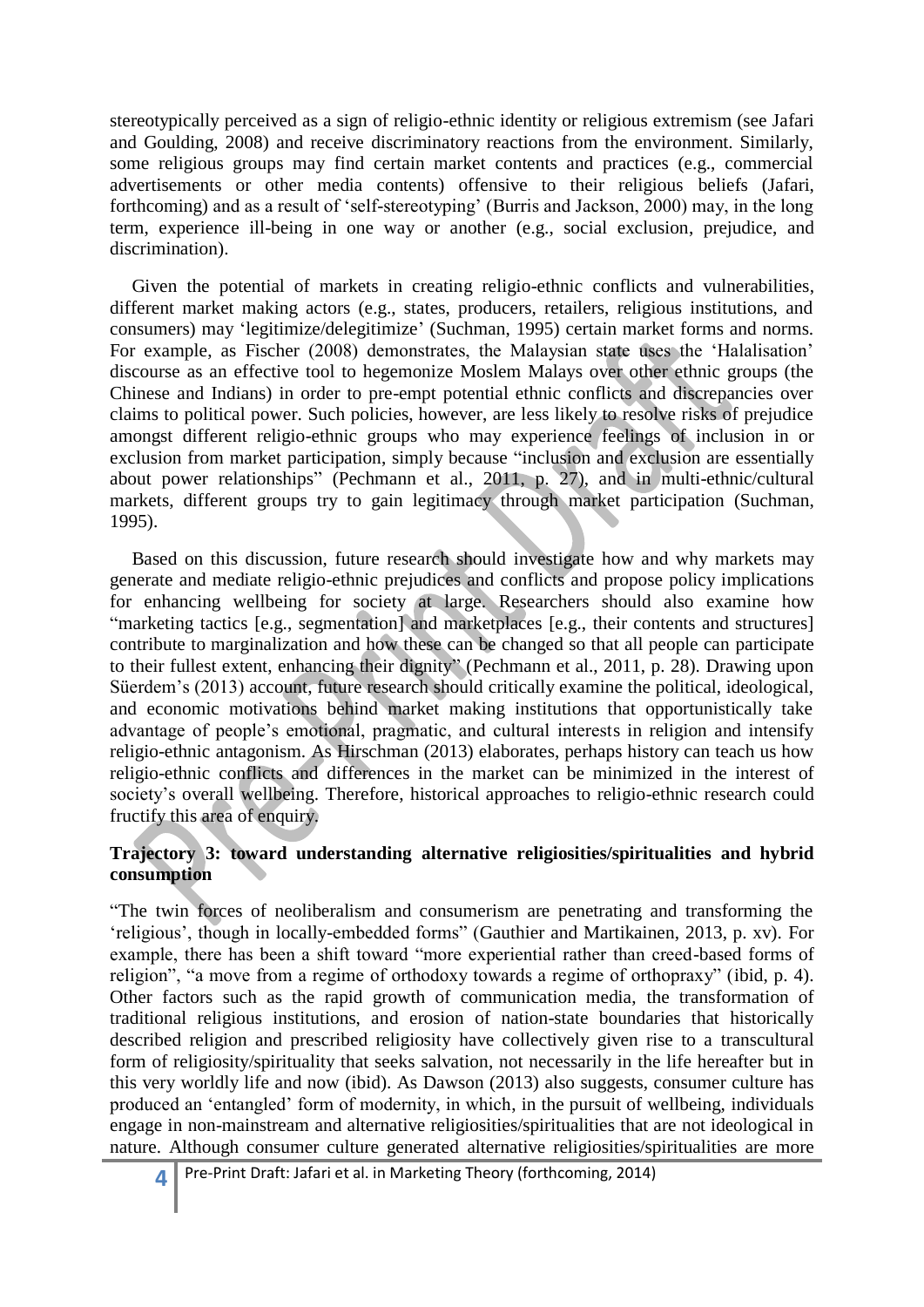tangible in western (secular) societies (Gauthier and Martikainen, 2013), with the increase of global mobility and expansion of consumer culture, they are also becoming more evident in traditionally religious societies (Jafari and Süerdem, 2012). The emergence of such alternative religiosities/spiritualities lead to religious hybridization and hybrid forms of consumption, where people transgress the boundaries of traditional religio-ethnic identities to embrace wellbeing in all aspects of everyday life (see Niculescu, 2013, Dawson, 2013).

On the other hand, hybrid consumption can be a direct consequence of transculturalism and interculturalism. As a result of cross-cultural adoption (Sood and Nasu, 1995; Kiong and Kong, 2000) and intercultural learning processes (Ger and Belk, 1996; Jafari and Goulding, 2013), people construct and negotiate hybrid identities and combine both religious and nonreligious consumption patterns (De Groot, 2008; Jafari and Süerdem, 2012). Such hybrid forms of identity and consumption can contribute to the emergence of liquid (Beckford, 1996; Bauman, 1997) and reflexive (Beck, 2010) forms of religiosities, which are not anchored in any specific and rigid religio-ethnic identity framework and are shaped by new religious codes defined in hybrid cultural contexts in a globalized era.

These discussions lead us to the question of change and resistance in people's everyday life engagement with(in) markets. As such, future research should study the role of markets and marketing practices in generating intercultural/transcultural and hybrid religiosities/spiritualities and investigate how these alternative religiosities/spiritualities influence people's sense of wellbeing. It should also investigate how through the process of religious hybridization people improvise, navigate, and transform their existing consumption patterns and identity issues. Last but not least, researchers should examine whether or not shifting religious identities may have 'negative consequences' (Bruce, 2014) for people's wellbeing, particularly in contexts where micro/macro institutional forces (e.g., family, society, state) resist (e.g., issues of conformity/non-conformity) such transformations.

### **Conclusion**

Research (e.g., Jamal, 2003b; Hirschman, 2013) has already established that markets avail people (regardless of their religio-ethnic differences) with numerous opportunities to peacefully co-exist and enjoy collective welfare. Parallel to this, prior work (e.g., Burroughs and Rindfleisch, 2002; Wallis, 2010; Ger, 2013; Gauthier and Martikainen, 2013) indicates that religion continues to have a significant impact on individuals' general wellbeing in society. Therefore, studying the nexus of 'religion-ethnicity-wellbeing' in the context of markets is highly pertinent to contemporary society. In this vein, the three areas we highlighted above are meant to encourage our fellow scholars to embark on new research journeys, particularly toward better understanding of the role of religion-market nexus in creating wellbeing in multi-ethnic/cultural contexts.

### **References**

- Asad, T. (2003) *Formations of the Secular: Christianity, Islam, Modernity (Cultural Memory in the Present)*. CA: Stanford University Press.
- Ashouri, D. (2011) 'Creeping Secularism', *Comparative Studies of South Asia, Africa and the Middle East* 31(1): 46-52.
- Bailey, J.M. and Sood, J. (1993) 'The Effects of Religious Affiliation on Consumer Behavior: A Preliminary Investigation', *Journal of Managerial Issues* 5(3): 328-352.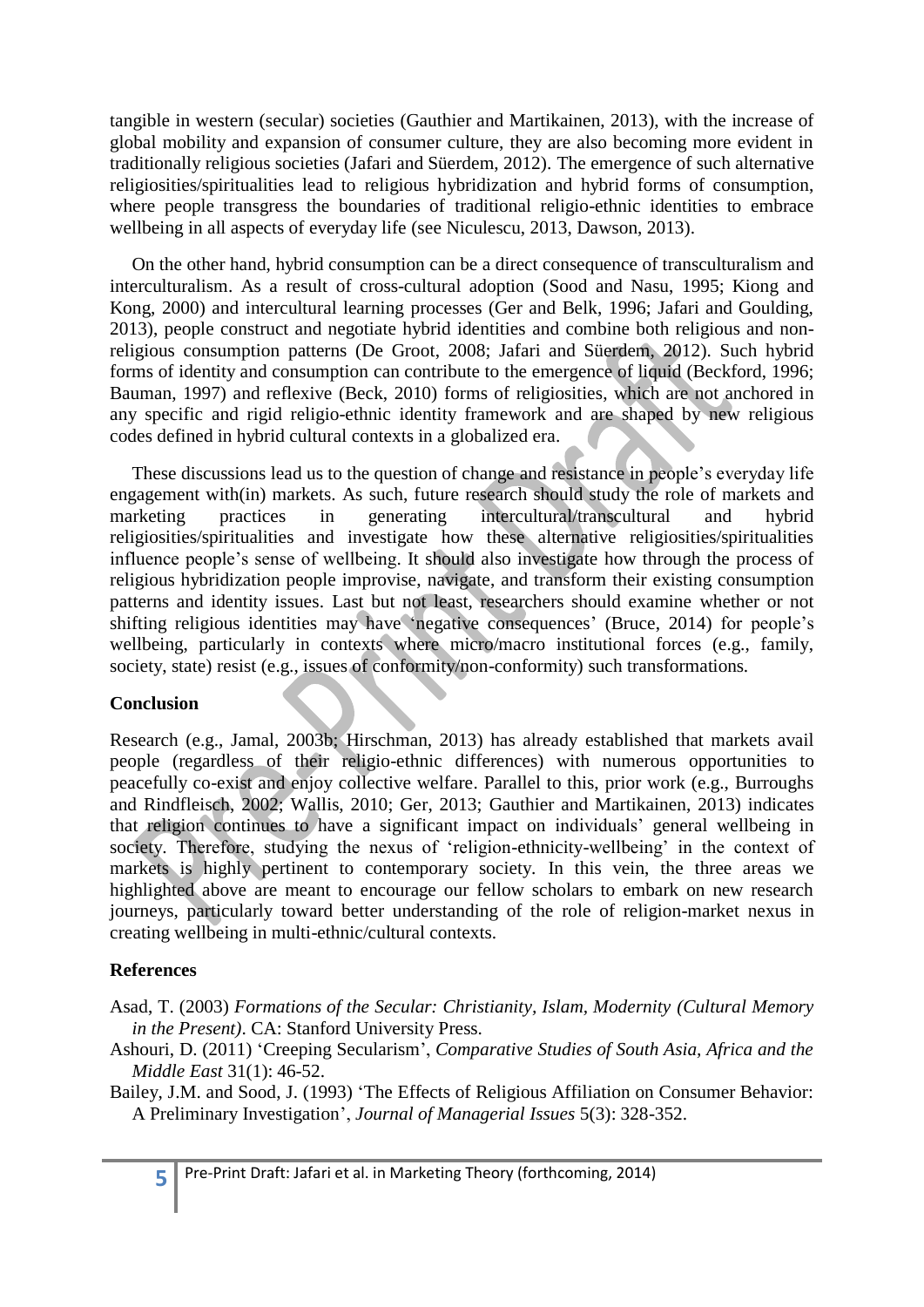- Bar-Tal, D. (1990) 'Causes and Consequences of Delegitimization: Models of Conflict and Ethnocentrism', *Journal of Social Issues* 46(1): 65–81.
- Bauman, Z. (1997) *Postmodernity and its Discontents*. Cambridge: Polity.
- Beck, U. (2010) *A God of One's Own: Religion's Capacity for Peace and Potential for Violence*. Cambridge: Polity.
- Beckford, J. A. (1996) 'Postmodernity, High Modernity and New Modernity: Three Concepts in Search of Religion', in K. Flanagan and P. C. Jupp (eds.) *Postmodernity, Sociology and Religion*, pp. 30–47. Basingstoke: Macmillan Press.
- Benton, Jr., R. (2014) 'Special Issue on Religion and Macromarketing: Journal of Macromarketing, 2016', *Journal of Macromarketing* 34(2): 232-233.
- Blagojević, M. (n/d) 'Revitalization of Religion and Dialogue', in M. Vukomanović and M. Vučinić (eds.) *Religious Dialogue in the Balkans: The Drama of Understanding*, pp. 217- 222. Belgrade: Belgrade Open School.
- Blaine, B. and Crocker, J. (1995) 'Religiousness, Race, and Psychological Wellbeing: Exploring Social Psychological Mediators', *Personality and Social Psychology Bulletin* 10(21): 1031-1041
- Bruce, S. (2014) 'Authority and Freedom: Economics and Secularization', in J-C. Usunier and J. Stolz (eds.) *Religions as Brands: New Perspectives on the Marketization of Religion and Spirituality*, pp. 191-204. Surry: Ashgate Publishing Limited.
- Burgess, M.E. (1978) 'The resurgence of ethnicity: Myth or reality?' *Ethnic and Racial Studies* 1(3): 265-285.
- Burris, C.T. and Jackson, L.M. (2000) 'Social identity and the true believer: Responses to threatened self-stereotypes among the intrinsically religious', *British Journal of Social Psychology* 39(2): 257-278
- Burroughs, J. and Rindfleisch, A. (2002) 'Materialism and Well‐Being: A Conflicting Values Perspective', *Journal of Consumer Research* 29(3): 348-370.
- Cairns, E., and Darby, J. (1998) 'The conflict in Northern Ireland: Causes, consequences, and controls', *American Psychologist* 53(7): 754-760.
- Dawson, A. (2013) 'Entangled Modernity and Commodified Religion: Alternative Spirituality and the 'New Middle Class', in F. Gauthier and T. Martikainen (eds.) *Religion in Consumer Society: Brands, Consumer and Markets,* pp. 127-142. Surrey: Ashgate Publishing Limited.
- De Groot, C.N. (2008) 'Three Types of Liquid Religion', *Implicit Religion* 11(3): 277-296.
- Demangeot, C., Broeckerhoff, A., Kipnis, E., Pullig, C., and Visconti, L. (2014) 'Consumer well-being among shifting places and ethnicities', *Marketing Theory* 14(3).
- Ellison, C.G. (1991) 'Religious Involvement and Subjective Well-Being', *Journal of Health and Social Behavior*, 32(1): 80-99.
- Essoo, N. and Dibb, S. (2004) 'Religious Influences on Shopping Behaviour: An Exploratory Study', *Journal of Marketing Management* 20(7-8): 683-712.
- European Policy Centre (2013) 'Wellbeing 2030', available at [http://www.epc.eu/prog\\_forum.php?forum\\_id=8&prog\\_id=2,](http://www.epc.eu/prog_forum.php?forum_id=8&prog_id=2) accessed 13 February 2013.
- Fischer, J. (2008) *Proper Islamic Consumption: Shopping among the Malays in Modern Malaysia*. Copenhagen: NIAS Press.
- Gauthier, F. and Martikainen, T. (2013) *Religion in Consumer Society: Brands, Consumer and Markets*. Surrey: Ashgate Publishing Limited.
- Gentry, W.J., Jun, S. and Tansuhaj, P. (1995) 'Consumer acculturation processes and cultural conflict: how generalizeable is a North American model for marketing globally?' *Journal of Business Research* 32(2): 129-39.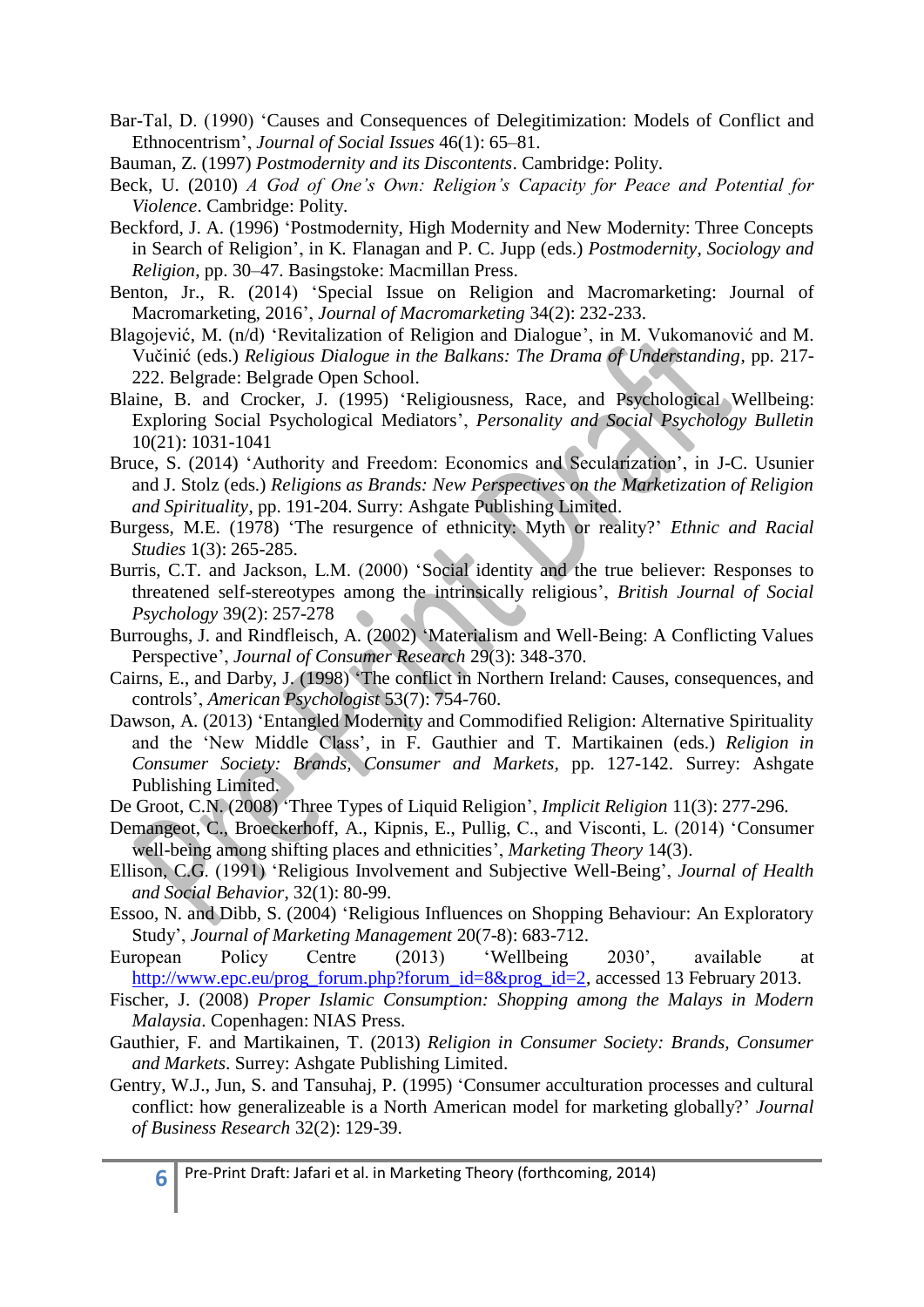- Ger, G. (2013) 'Islamic marketing at the Nexus of global markets–religions–politics and implications for research', *Marketing Theory* 13(4): 497–503.
- Ger, G. and Belk, R.W. (1996) 'I'd like to buy the world a coke: Consumptionscapes of a less affluent world', *Journal of Consumer Policy* 19(3): 271–304.
- Hall, S. (2010) 'Visualising difference: picturing a multi-ethnic street', *Researching the spatial and social life of the city* 1: 49-65. LSE Working Paper Series, available at: [http://eprints.lse.ac.uk/41635/,](http://eprints.lse.ac.uk/41635/) accessed 12 March 2014.
- Hamlett, J., Bailey, A.R., Alexander, A. and Shaw, G. (2008) 'Ethnicity and Consumption: South Asian food shopping patterns in Britain, 1947−75', *Journal of Consumer Culture* 8(1): 91–116.
- Haslam, A., Jetten, J., Postmes, T., and Haslam, C. (2008) 'Social Identity, Health and Wellbeing: An Emerging Agenda for Applied Psychology', *Applied Psychology* 58(1): 1- 23.
- Hirschman, E.C. (1981) 'American Jewish Ethnicity: Its Relationship to Some Selected Aspects of Consumer Behavior', *Journal of Marketing* 45(3): 102-110.
- Hirschman, E.C. (1982) 'Religious Affiliation and Consumption Processes: An Initial Paradigm', in N.J. Sheth (ed.) *Research in Marketing (Vol. 6),* pp. 131-170. Greenwich, CT: JAI Press.
- Hirschman, E.C. (1984) 'Experience seeking: A subjectivist perspective of consumption', *Journal of Business Research* 12(1): 115–136.
- Hirschman, E. (2013) 'Back to the future: Islamic Spain as a model for marketing efflorescence', *Marketing Theory* 13(4): 513-520.
- Hirschman, E.C. and Holbrook, M.B. (1982) 'Hedonic Consumption: Emerging Concepts, Methods and Propositions', *Journal of Marketing* 46(3): 92-101.
- Jafari, A. (2012) 'Islamic Marketing: insights from a critical perspective', *Journal of Islamic Marketing* 3(1): 22-34.
- Jafari, A. (forthcoming) 'Towards an Understanding of Religion-related Vulnerability in Consumer Society', in K. Hamilton, S. Dunnett, and M. Piacentini (Eds.) Vulnerable Consumers: Conditions, contexts and characteristics. London: Routledge.
- Jafari, A. and Goulding, C. (2008) '"We Are Not Terrorists!" UK Based Iranians, Consumption Practices, and the 'Torn Self'', *Consumption, Markets & Culture* 11(2): 73– 93.
- Jafari, A. and Goulding, C. (2013) 'Globalization, reflexivity and the project of the self: a virtual intercultural learning process', *Consumption, Markets & Culture* 16(1): 65-90.
- Jafari, A. and Süerdem, A. (2012) 'An Analysis of Material Consumption Culture in the Moslem World', *Marketing Theory* 12(1): 59-77.
- Jamal, A. (2003a) 'Marketing in a multicultural world: The interplay of marketing, ethnicity and consumption', *European Journal of Marketing* 37(11/12): 1599-1620.
- Jamal, A. (2003b) 'Retailing in a multicultural world: the interplay of retailing, ethnic identity and consumption', *Journal of Retailing and Consumer Services* 10(1): 1–11.
- Jamal, A. and Chapman, M. (2000) 'Acculturation and Inter-Ethnic Consumer Perceptions: Can You Feel What We Feel?' *Journal of Marketing Management* 16(4): 365-391.
- Kiong, T.C. and Kong, L. (2000) 'Religion and Modernity: Ritual Transformations and the Reconstruction of Space and Time', *Social and Cultural Geography* 1(1): 29-44.
- Laroche, M., Kim, C. and Tomiuk, M.A. (1998) 'Italian ethnic identity and its relative impact on the consumption of convenience and traditional foods', *Journal of Consumer Marketing* 15(2): 125-151.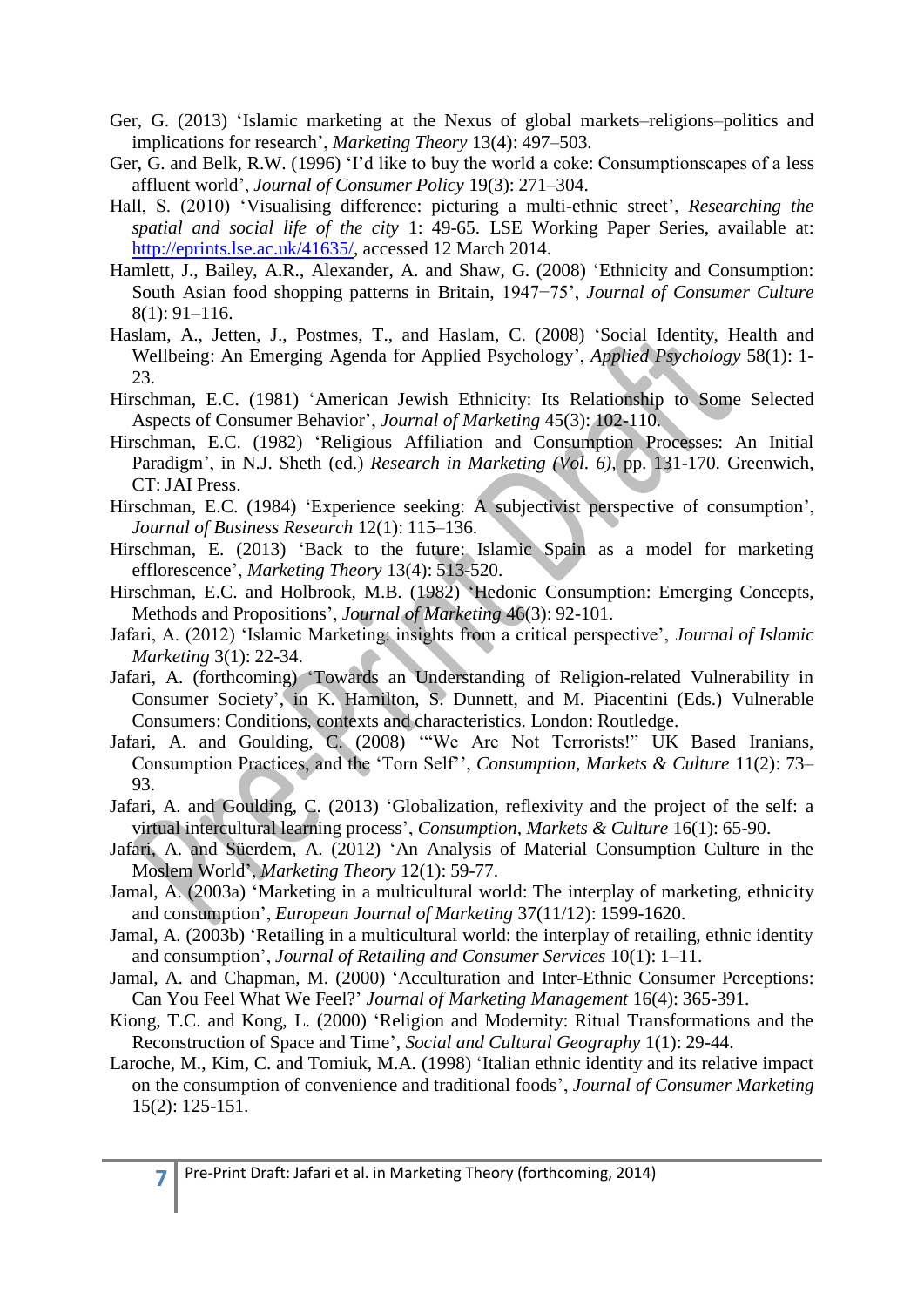- Levin, J.S. and Markides, K.S. (1988) 'Religious Attendance and Psychological Wellbeing in Middle-Aged and Older Mexican Americans', *Sociology of Religion* 49(1): 66-72.
- Levin, J.S., Markides, K.S., and Ray, L.A. (1996) 'Religious Attendance and Psychological Wellbeing in Mexican Americans: A Panel Analysis of Three-Generations Data', *The Gerontologist* 36(4): 454-463.
- Levin, J.S. and Taylor, R.J. (1998) 'Panel Analyses of Religious Involvement and Wellbeing in African Americans: Contemporaneous vs. Longitudinal Effects', *Journal for the Scientific Study of Religion* 37(4): 695-709.
- Lian, B. and Oneal, J.R. (1997) 'Cultural Diversity and Economic Development: A Cross‐National Study of 98 Countries, 1960–1985', *Economic Development and Cultural Change* 46(1): 61-77.
- Lindridge, A. (2005) 'Religiosity and the construction of a cultural-consumption identity', *Journal of Consumer Marketing* 22(3): 142–151.
- Lindridge, A. (2009) 'Acculturation, Religion and Consumption in Normative Political Ideology', *Advances in Consumer Research* 36(1): 16-17.
- Linh, H.H. and Bouchon, F. (2013) 'The Relationship between Food Constraints and Destination Choice of Malaysian Muslim Travellers', *Asia-Pacific Journal of Innovation in Hospitality and Tourism* 2(1): 69-86.
- Mick, D.G., Pettigrew, S., Pechmann, C., and Ozanne, J.L. (eds.) (2011) *Transformative Consumer Research for Personal and Collective Wellbeing*. New York: Routledge.
- Nash, J.A. (2000) 'Towards the revival and reform of the subversive virtue: frugality', in A.R. Chapman, R.L. Petersen, and B. Smith-Moran (eds.) *Consumption, Population and Sustainability: Perspectives from Science and Religion*, pp. 167–190. Washington, DC: Island Press.
- Niculescu, M. (2013) 'Find Your Inner God and Breathe: Buddhism, Pop Culture, and Contemporary Metamorphosis in American Judaism', in F. Gauthier and T. Martikainen (eds.) *Religion in Consumer Society: Brands, Consumer and Markets,* pp. 91-108. Surrey: Ashgate Publishing Limited.
- Pechmann, C., Moore, E.S., Andreasen, A.R., Connell, P.M., Freeman, D., Gardner, M.P., Heisley, D., Lefebvre, R.C., Pirouz, D.M., and Soster, R.L. (2011) 'Navigating the Central Tensions in Research on At-Risk Consumers: Challenges and Opportunities', *Journal of Public Policy & Marketing*, 30(1): 23–30.
- Roy, O. (2004) *Globalized Islam*. New York, NY: Columbia University Press.
- Sandıkçı, Ö. and Ger, G. (2010) 'Veiling in Style: How Does a Stigmatized Practice Become Fashionable?', *Journal of Consumer Research*, 37(1): 15-36.
- Sandıkçı, Ö. and Jafari, A. (2013) 'Islamic Encounters in Consumption and Marketing', *Marketing Theory* 13(4): 411–420.
- Slater, D. (1997) *Consumer Culture and Modernity*. Cambridge: Polity Press.
- Sood, J. and Nasu, Y. (1995) 'Religiosity and Nationality: An Exploratory Study of Their Effect on Consumer Behavior in Japan and the United States', *Journal of Business Research* 34(1): 1-9.
- Suchman, M. (1995) 'Managing Legitimacy: Strategic and Institutional Approaches', *The Academy of Management Review* 20(3): 571-610.
- Süerdem, A. (2013) 'Yes my name is Ahmet, but please don't target me. Islamic marketing: Marketing Islam™?', *Marketing Theory* 13(4): 285–295.
- Tajfel, H. and Turner, J.C. (1986) 'The social identity theory of intergroup behavior', in S. Worchel and W.G. Austin (eds.) *Psychology of intergroup relations*, pp. 7–24. Chicago: Nelson-Hall.